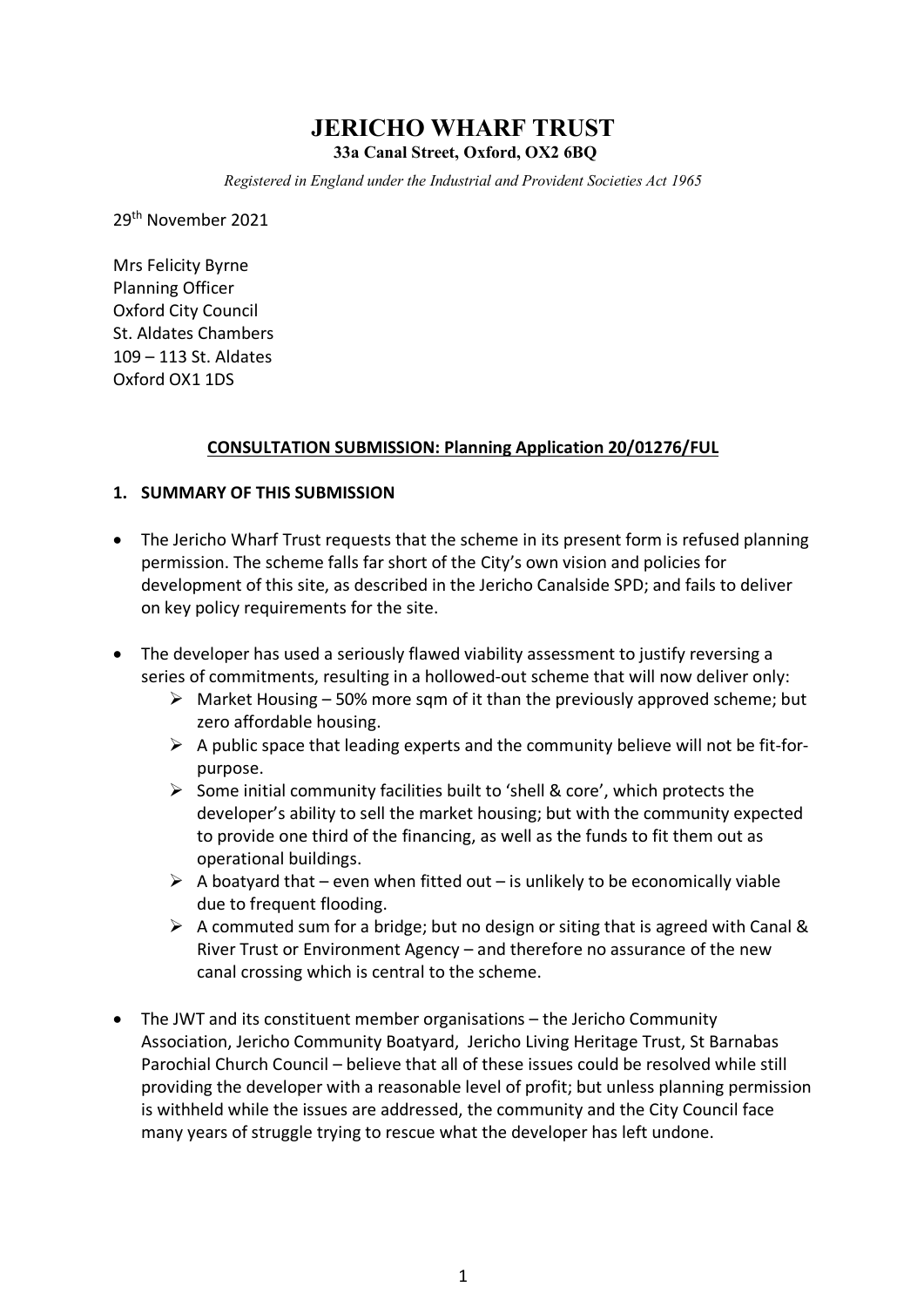# **2. THE CONTEXT AND EVOLUTION OF THE SCHEME**

- **2.1. History.** As is generally known, this site in Jericho has a long and troubled history left vacant since the forcible eviction of boaters in 2006. In a move to break the deadlock, the City Council developed the Jericho Canalside SPD which was formally adopted in January 2014. The SPD provided a vision of how the site should be developed, for guidance to site owners. There was widespread praise for the City Council's initiative, and for the quality of the document's content. It inspired many in the Jericho community to work for the delivery of the vision. Two years later, in April 2016, site owners Cheer Team were granted planning permission - for a scheme devised by award-winning architects Haworth Tompkins – which was seen to embrace all essential elements of the vision. However, 18 months later Cheer Team admitted they did not intend to implement the permission; the reasons remain unclear.
- **2.2. Origins of the Current Scheme.** In October 2017, Cheer Team told JWT of their intention to develop a new application 'with a small number of changes to improve financial viability': parking spaces for market houses, withdrawal of the proposed restaurant, a single all-purpose bridge. 'Phase 1' community centre and boatyard facilities would be provided by the developer to Shell & Core; reducing the funds needed from the community to fit-out only; while ensuring that potential house buyers were not deterred by a lack of development on the north side of the public space. The new scheme was still intended to deliver the SPD vision, with Cheer Team's Finance Director expecting the public space / piazza to become the 'beating heart of Jericho'.
- **2.3. Unravelling of the Vision.** A few months later, after the developer had tried and failed to establish that the community did not need a 'sustainably-sized community centre' or an 'appropriately-sized boatyard' to be as big as had previously been mutually agreed, the de-commitments started: The developer would not build the shell & core without a community contribution. The public space / 'piazza' would be substantially reduced in size to accommodate additional market housing. When the Canal & River Trust refused permission for the bridge design proposed, the 'new canal crossing' was dropped from the scheme because the developer 'could not afford' to wait for an acceptable solution to be found. Similarly the developer decided to dramatically increase the risk of boatyard flooding rather than challenge input from the Environment Agency. Finally, using the results of a new round of viability 'assessment', the developer unilaterally abandoned his proposal to provide affordable housing; and refused the City Council's hoped-for provision of a turn-key (fitted-out) Phase 1 community centre facility. The 'deliverables' being delivered now comprise 3000 sqm of market housing; and not much else.

# **3. DEVELOPMENT VIABILITY: MARKET AND SOCIAL HOUSING, COSTS AND VALUES**

**3.1. Cost estimates – market housing.** The costs to deliver the market housing, as identified in the Quod report of March 2020, have been subjected to lengthy scrutiny – first by Evolution PDR who suggested cost estimates were at least 30%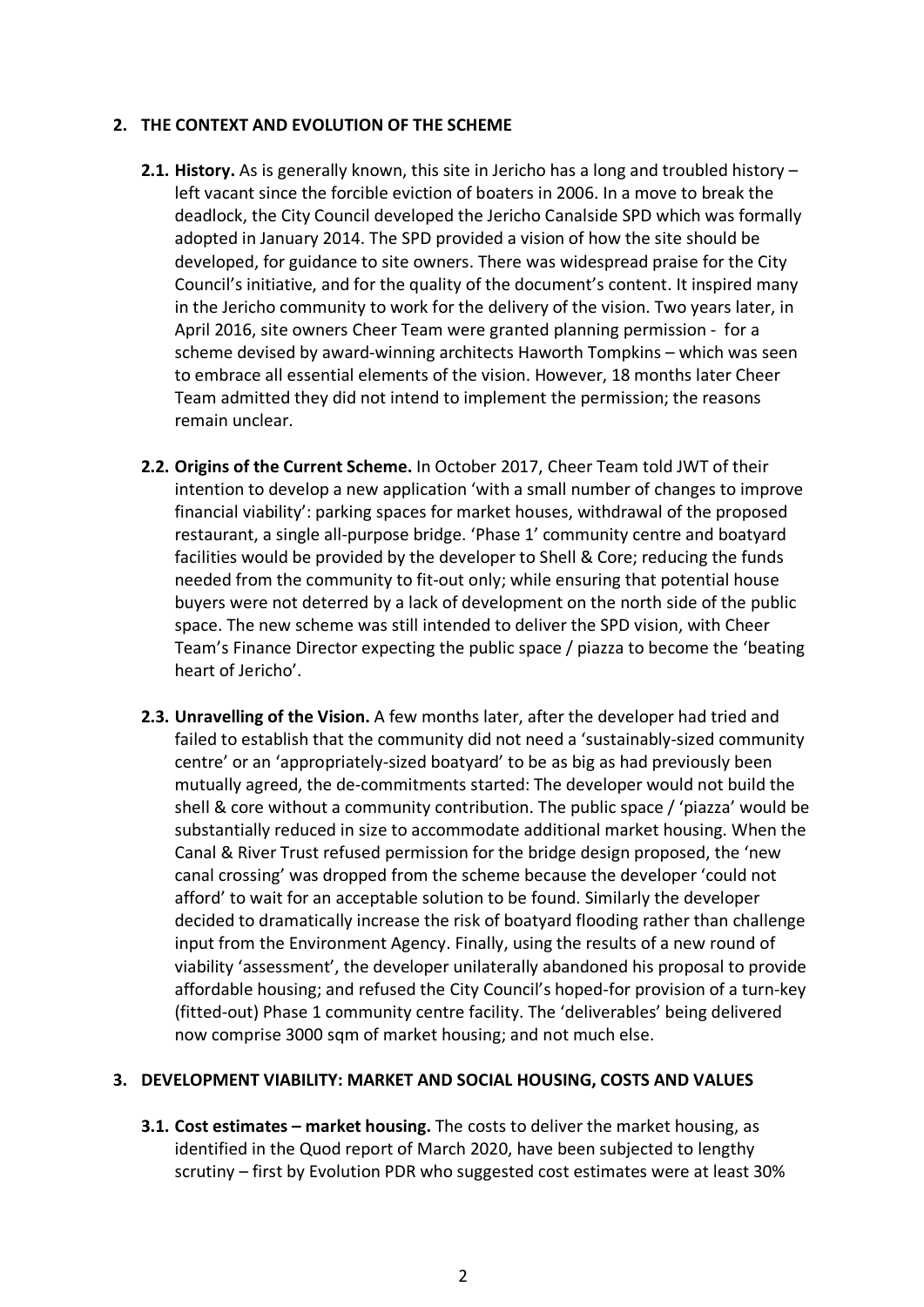too high; then by WH Stephens, brought in as a third party. The outcome, based on figures reported by Quod in October 2021, is that the agreed cost estimate to deliver 3000 sqm of market housing is £11.7 millions – approximately £3900/sqm. This is an increase of 70% over the equivalent figure estimated for the previously approved scheme in 2014/15; whereas industry inflation indices would have predicted roughly half of that increase. It is reasonable to conclude that costs are unlikely to be higher than currently stated.

**3.2. Revenue estimates – market housing.** The Trust believes that the developer's viability case has been manipulated to depress both the value of the market housing and the profitability of the scheme by selecting values from a flawed Evolution assessment:

- The Quod report valued the scheme's market housing at £25.298m (average  $E821/ft<sup>2</sup>$ ) in March 2020, based on a very pessimistic assessment which emphasised economic uncertainty and recession (Quod Viability Statement paragraph 4.63). This estimate was 15% below the expectations set for our area in the 2018 OCC Economic Viability Assessment report, and further ignored likely price premiums for waterfront housing and for new-build housing in Jericho which is particularly attractive to investors.

- Subsequent data from the Land Registry (HMLR) shows new homes sales values in Oxford in fact *increased by 18%* in the following 12 months; and the Oxford housing market is seen to 'remain robust' (Savills in The Oxford Times 11.11.21).

- These factors should have raised expected house sale revenues, in parallel with the review of cost estimates. *But in fact the Quod statement of October 2021 actually further depresses the market housing value by £2.4m (13%) to £22.877m which is simply not credible.*

- The explanation is that the developer dropped the original pessimistic valuations, and adopted the even lower revenue assessment of the Evolution report (May 2021). This report excludes any evidence from Jericho / Walton Manor and is based entirely on new-build scheme values in Barton Fields (Mosaics), Wolvercote Mill (Cala) and Stevenson Crescent (Redrow). The report proposes an average residential sales value for the Jericho scheme of £750/sq ft; but in an apparent error the appraisal then uses an even lower average residential sales value of £714/sq ft, which accounts for a third of the fall in values. In any case, as any resident of Oxford knows, these beyond-the-City-ring-road locations provide none of the necessary insight into the 'particular site circumstances' of canal-side housing in Jericho - which the SPD (paragraph 6.25) specifically requires in any 'open book' viability appraisal.

- So the developer has robustly defended cost levels against the lower estimates of Evolution, but then adopted Evolution's very low revenue projections - a pick and mix approach that has artificially reduced forecast surplus from market housing by £2.4 millions. It is easy to argue that the surplus should in fact be increased by £3.8 millions based on the OCC viability guidance; and / or increased by £4 millions based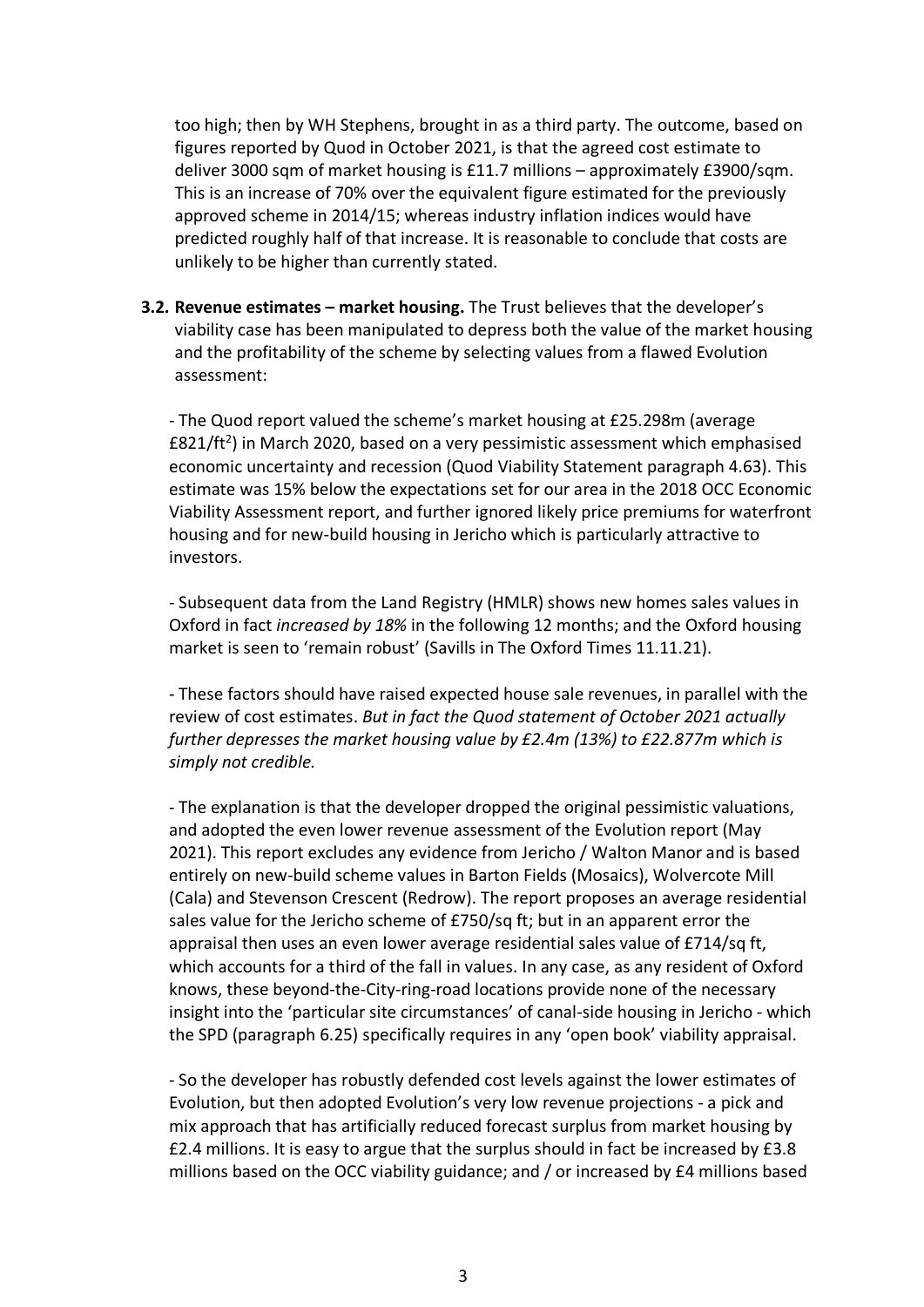on the HMLR statistics. *The data being presented to the Planning Committee has been manipulated and may be understating likely profits by as much as £10 millions.*

- **3.3.** Coincidently, the developer now offers a financial review mechanism, having previously argued that this was inappropriate (Quod Viability Statement March 2020 paragraph 4.57). This would return to the community as compensation a small share of what are likely to be substantial excess profits, after a guaranteed developer's profit is already taken. However, most of the excess profits remain the developer's and a limited payment to the Council will not remedy the loss of social housing, a reduced and poorly designed public square and boatyard, the lack of a new bridge, increased risks to the community centre and reduced community benefit overall. In its present form this mechanism would be a recipe for destroying the morale of those trying to make the unworkable work.
- **3.4. Social Housing – Costs and Values.** The most extraordinary part of the developer's cost assessment was that it would require an investment of nearly £1.5 millions to convert the existing community centre / Church Institute building to six affordable flats. By contrast the Carter Jonas report commissioned by St Barnabas PCC estimated conversion costs in the range £0.8 - £1.0 millions; and independent QS WH Stephens refused to accept the £1.5 millions figure. Nevertheless the damage was done: having 'established' the lack of viability in a Quod-level costs + Evolutionlevel revenues scenario, scrapping an affordable housing offer that had expected revenues of £0.5 millions was made a straightforward economic decision for the developer.

# **3.5. Resolving the issues arising from a seriously flawed viability assessment.**

The JWT believes that two actions are needed to remedy the damage caused:

- There must be a robust independent assessment of values, as there has been of the development costs. It must be linked to, and undertaken in parallel with, proposals for resolving the outstanding issues:

- re-instatement of affordable housing
- provision of an effective public space
- financing of community facilities and delivery of an economically viable boatyard
- delivery of the new canal crossing which is essential to the scheme

It should be a condition of any planning permission that the developer has a strong and continuing incentive to deliver the resulting plans.

- Any subsequent financial review mechanism must have a different balance of benefit between developer and community; and the community funds realised must be expended for the benefit of the community *in Jericho.*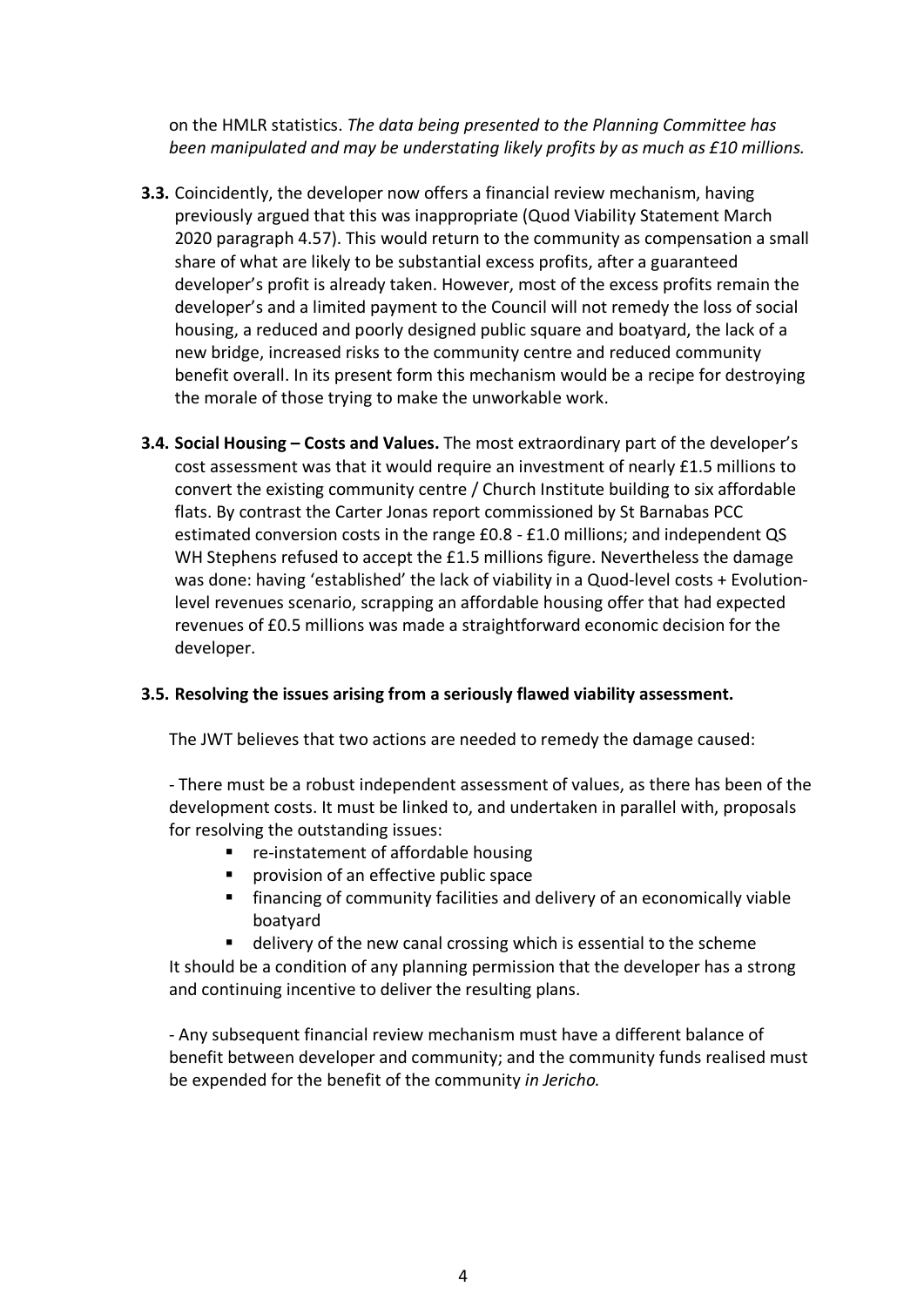#### **4. SCHEME DESIGN AND THE IMPORTANCE OF THE PUBLIC SPACE**

- **4.1. The role of public space.** There is a well-established link between available public space and community well-being: people need places where they can come to spend informal time together, to engage in leisure activity, to celebrate together in community events. The policy requirements for the site include the provision of a 'public open space / square' which the Canalside SPD explains should be 'large enough to hold public events, such as markets or street theatre … designed to maximise the potential activities it can hold'. When the previously approved scheme was designed, architect Steve Tompkins explained how his starting point was the public space: it was the hub around which the other components of the scheme revolved, the place where people came together from all directions in the magnificent setting of the Grade-1 listed Church. When the scheme was reviewed by the Oxford Design Review Panel, it was commented that the public square could be an exceptional addition to the Oxford scene.
- **4.2. Current scheme proposals for the public space.** However, the proposals in the present scheme – which have not been shown to the Oxford Design Review Panel – have been characterized as 'designed to be whatever is left when we have as much market housing as we want'. The housing line has encroached to reduce the previously assigned space by a quarter, from 870 to 645sqm; and the southern boundary of the public space – previously occupied by a restaurant – is now a row of housing front doors, without any 'active frontage'. Having active frontages to encourage animation of an area is consistently cited as one of the key principles of public space design. Calling the space a Piazza is not an effective substitute.



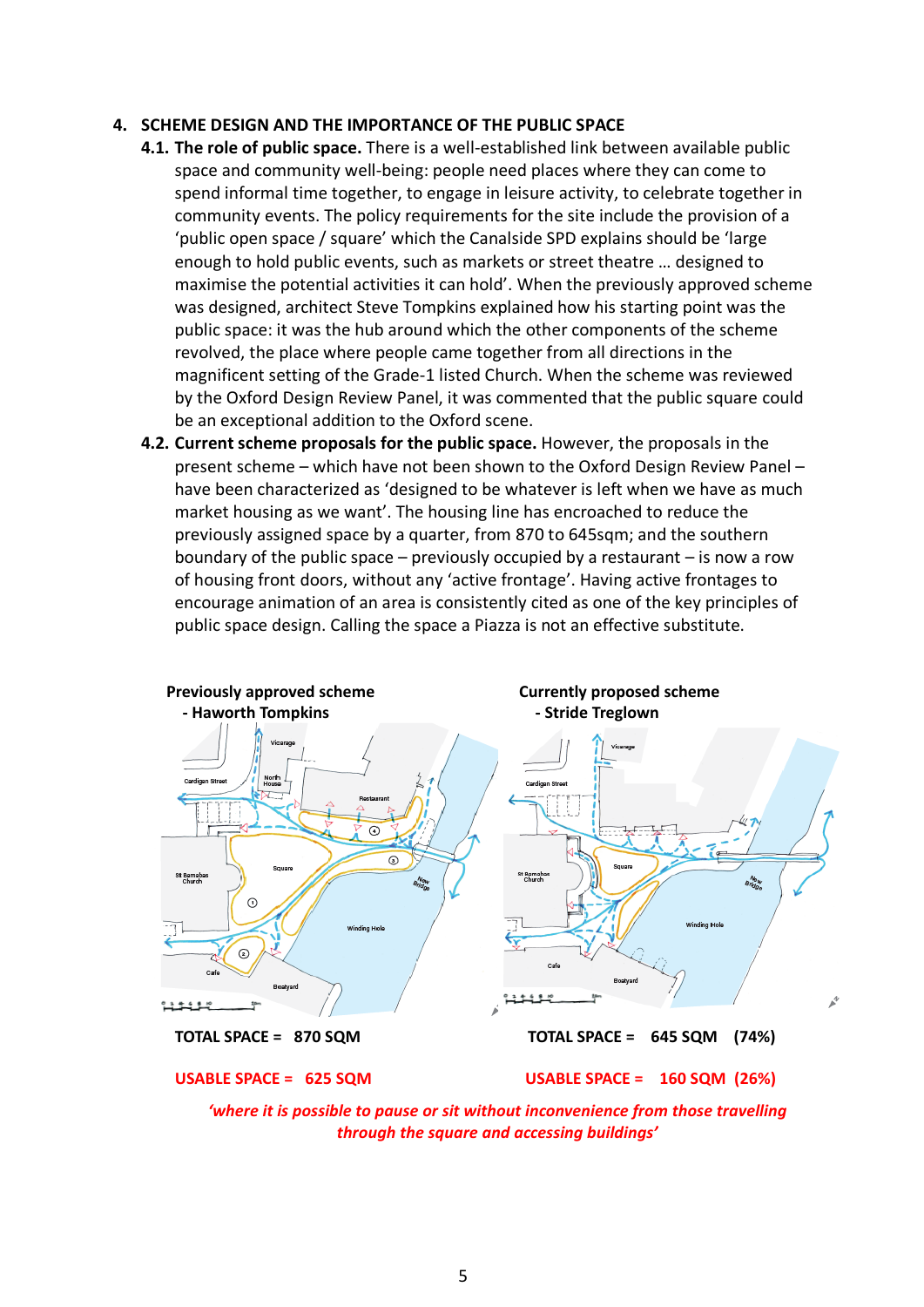After many months of arguing unsuccessfully with the developer about the need for change, the JWT commissioned Noel Farrar (a former President of the Landscape Institute) to provide an expert opinion on whether or not our concerns were well founded. His full report was submitted to the public consultation of September 2020, but his findings can be summarized by reference to the diagram above. After noting the absolute difference in dimensions between the public space in this scheme and the previous one, he identifies in each what he believes to be the 'usable spaces' – defined as 'where it is possible to pause or sit without inconvenience from those travelling through the square and accessing buildings', and identified as those within the orange lines. He assesses the total amount of usable space in the current scheme proposals to be about 160 sqm, only 26% of the usable space in the previously approved scheme. He concludes that 'the reduced quantum of space, the shape of the space, and the conversion from commercial to residential use for the southern side of the square have together contributed to the proposal failing to provide a design solution that in my opinion will deliver on the planning policy.'

In their first chance to comment (Aug-Sept 2020 consultation) 80 members of the public objected to the proposals for the public space; 7 believed they were satisfactory. The developer has never referred to the Farrar report; or to the public objections to the public space proposals. There has been no move to submit the scheme to the Oxford Design Review Panel, despite the expectation that all major schemes in the City are referred to the Panel. The proposals remain unchanged.

**4.3. Potential resolution of the issue.** The key requirement is for provision of a piazza which provides an attractive setting for the Church; and which functions as a popular and active public space – not just a thoroughfare without a connection over the canal. The JWT would consider a compromise on the *size* of the square if (as is perfectly possible) the *character* of the square was changed by creation of active frontages on the southern boundary. As reference to the diagram shows, a further area would then be available as 'usable' space and overall the space would be restored to being an animated 'public' space rather than a semi-residential square.

# **5. COMMUNITY FACILITIES: FUNDING AND DELIVERY**

- **5.1. Community needs and facilities.** The community has been required to re-justify the size and scope of boatyard and community centre facilities, including a new Needs Assessment for the community centre at the request of the City planning officers. At the end of this process, the scope and scale of facilities as described in the planning application are confirmed as satisfactory by JWT. They differ only marginally from those specified in the previously approved scheme.
- **5.2. Community facilities delivery.** What has significantly changed is the proposed implementation strategy: the facilities are to be delivered in two phases, with the boatyard and those parts of the community centre that line the piazza being constructed in Phase 1; and the remaining community centre facilities constructed in a later Phase 2. The principle established at the outset was that the developer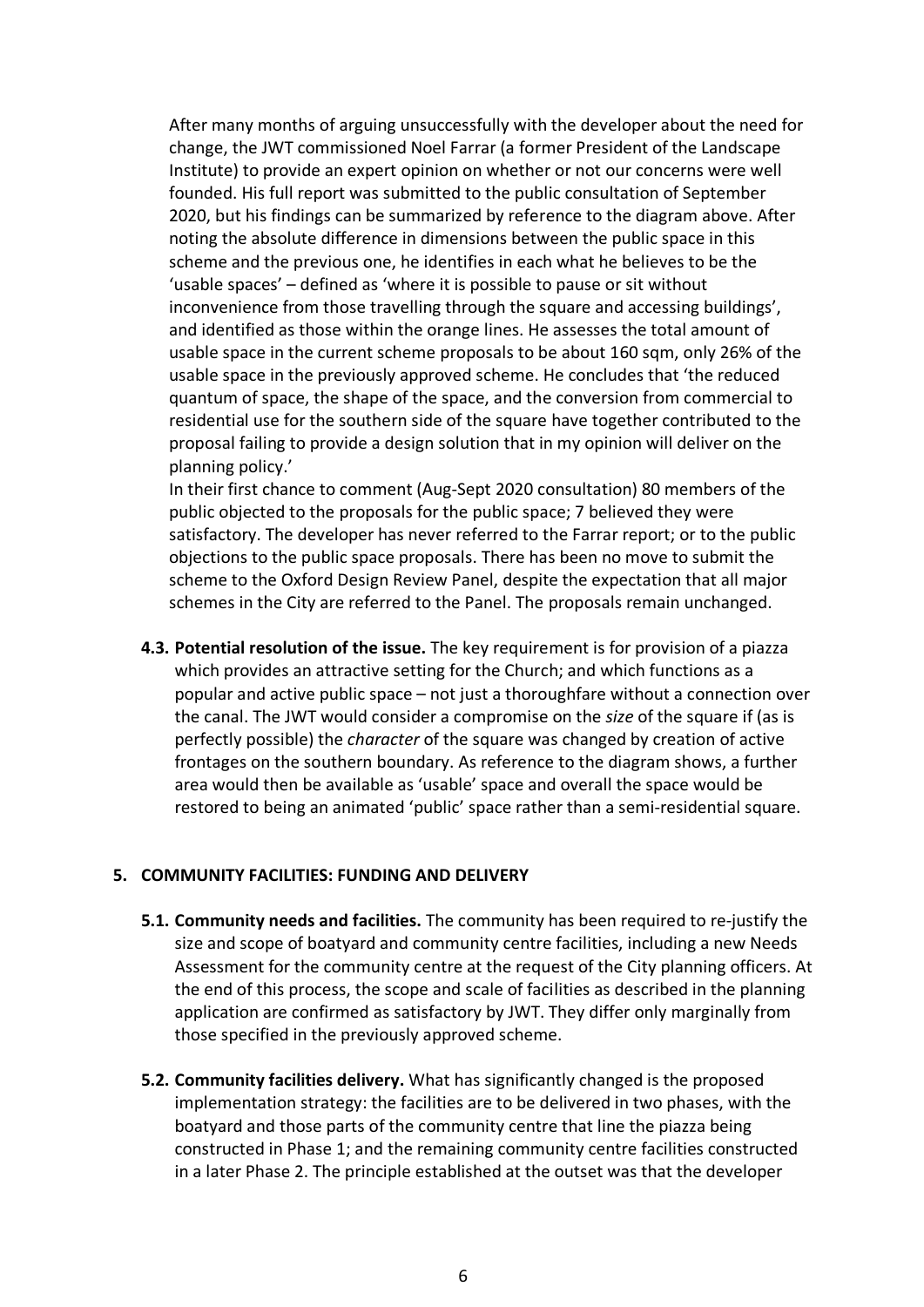would fund the Shell & Core of Phase 1 (latest estimate £3.6 millions); with the community raising the funds for Phase 1 fit-out (circa £1.5 millions), and the whole of Phase 2 (£2 millions plus). The commitment to provide Phase 1 Shell and Core was the justification given for extending market housing into the public space: additional profit generated by that extra housing is estimated in the range £2.4 - £3.0 millions or more, depending on which house price scenario is applied. However, the developer now claims that the community should contribute £1.2 millions to Phase 1 Shell and Core, reducing his own commitment to £2.4 millions. Furthermore, 'proof of funds' for this community contribution would be required within 12 months of a favourable resolution at Planning Committee. As our formal submission to the consultation process (October 2021) made clear, we did not agree to the size or required timing of this contribution. Our submission did go on to anticipate that we would 'shortly' reach agreement with the developer; but the subsequent Quod statement, with its absurd statement of Values, makes that impossible. The funding and delivery strategy for community facilities is now in serious doubt.

**5.3. Resolving the issue of community facilities delivery.** The JWT is fully confident of its ability to fund-raise – through our members we have a track record of winning more than £600k of funding for local projects; and we have appointed a Board Adviser who has previously led projects of similar scale to this one. But raising finance depends on a number of requirements being met: in particular, the scheme must be seen as attractive by potential large grant-providers; and there must be sufficient time available to mount a successful fund-raising operation of the necessary scale. To resolve the delivery issues with this project, the crucial steps are:

- To ensure that we have, and are seen to have, an attractive project. This means resolving the issue of the public space, which in its present form will be seen as a blight on the scheme by institutional funders such as HLF – we cannot proclaim the heritage appeal of a scheme that shows such little respect for it. And at a much simpler level, it requires developer support to create exciting illustrations of what the scheme will deliver: at present the only such visuals are those which were created by Haworth Tompkins for the previous scheme.

- To reach agreement on funding arrangements that are seen to be fair and viable for both developer and community. To be viable these will need to recognise the time needed to fund-raise; though this could be accelerated if the developer were to provide seed money for rapid build-up of resources, as was offered for the previous scheme.

# **6. COMMUNITY FACILITIES: SECURING AN ECONOMICALLY VIABLE BOATYARD**

**6.1. The boatyard flooding issue.** In March 2021, the developer filed revised plans for the boatyard in response to input from the Environment Agency. The new plans, which featured lower floor levels, were devised without reference to the community – another example of the developer simply ignoring what are issues for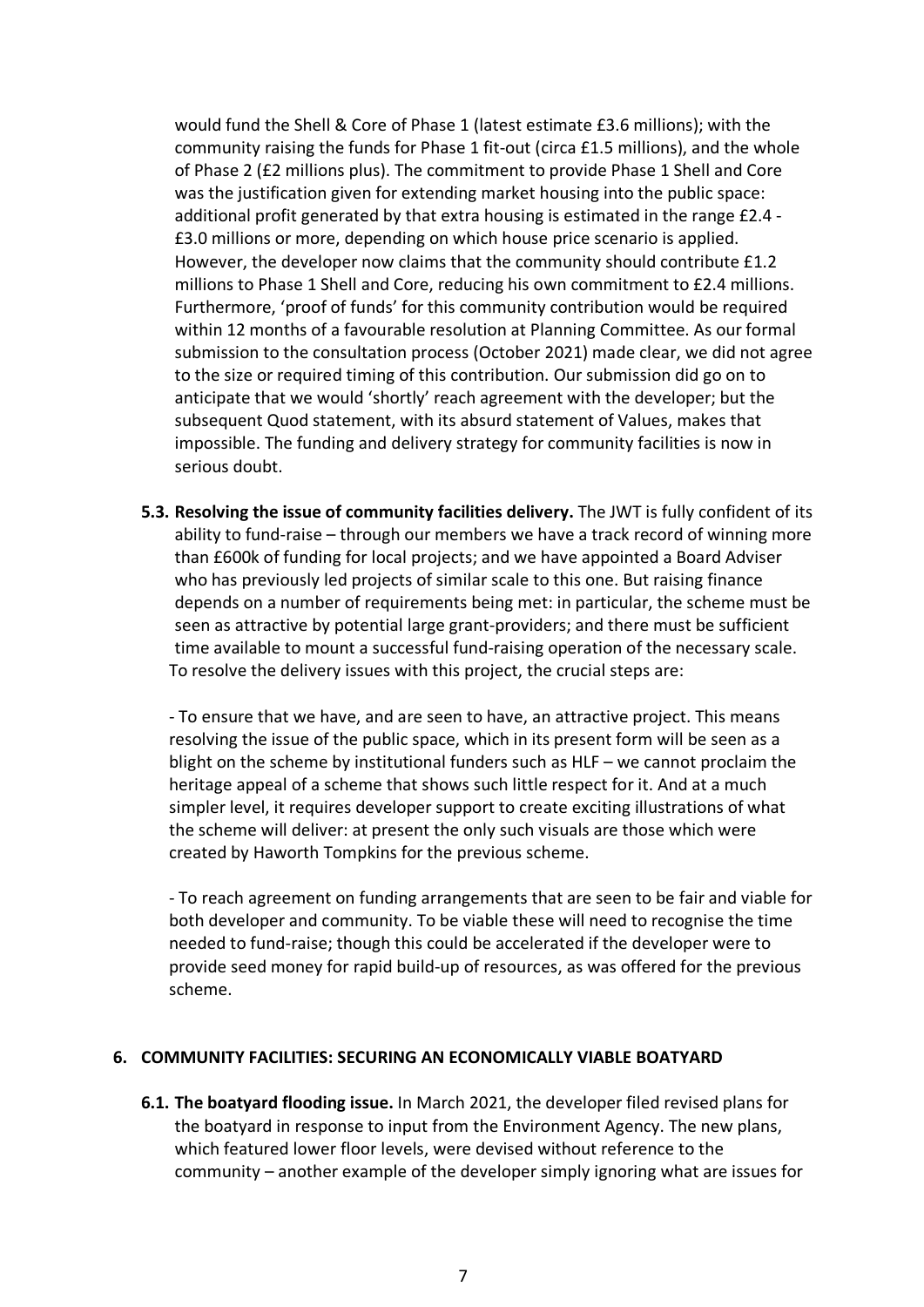the community rather than risk delay to his market housing. The net effect of the changes is to increases the risk of the dry docks flooding from once every hundred years to an expectation of regular flooding – from at least once every 20 years to as bad as once every 3 years depending on flood risk and climate change assumption scenarios. Any such flood would not only do serious damage to boats that are 'work in progress' and to boatyard equipment; it would cause weeks of lost revenue and potentially fuel a market perception of a boatyard to be avoided.

**6.2. Resolving the boatyard flooding issue.** The issue was reported to developer and planning officer in June 2021, but no response has yet been received. Our Environment Officer adviser is confident that restoring the floor height to its natural level will make no discernible difference to the site flood risk, but this requires engagement and negotiation with the Environment Agency. If it is made clear that resolving the issue will be a condition of any planning permission, the developer will no longer have any incentive to ignore it.

# **7. CANAL CROSSING: PRINCIPLES, FUNDING AND DELIVERY**

- **7.1. The Bridge Delivery Issue.** Site policy requirements include the need for a 'new bridge over the Oxford Canal for pedestrians and cyclists'. This is consistently seen as a very high priority when members of the public are consulted; it is seen as a key requirement by the Jericho Community Association for the success of the community centre; and by St Barnabas PCC for its role in bringing communities on both sides of the canal together, and making a success of the public space which will showcase the Church. But when the Canal and River Trust rejected the developer's bridge proposal, the developer decided to exclude any canal crossing from the scheme rather than risk delay to the project while a solution was found. The scheme therefore provides a commuted sum to fund a bridge; but no bridge delivery plan.
- **7.2. Resolving the Bridge Delivery Issue.** The JWT has persuaded the CRT to set up a joint working party of their own people and the other interested parties, challenged collectively to come up with a satisfactory solution. The developer has been ambivalent on this initiative, claiming he would like to see a successful outcome but in fact obstructing progress for several months by withholding necessary information from our chosen bridge designer. That hurdle has now been overcome, and we hope the working party will shortly start operation. But the experience has highlighted the importance of the developer being given a clear incentive to be part of a successful resolution. There are a number of forms such an incentive could take, probably best linked to the developer's ability to exit the scheme. But unless a solution is found the public space will become a largely un-animated cul-de-sac, a desolate space with much potential for anti-social activity. Delivery of a new canal crossing remains an essential element of the development and cannot be separated out.